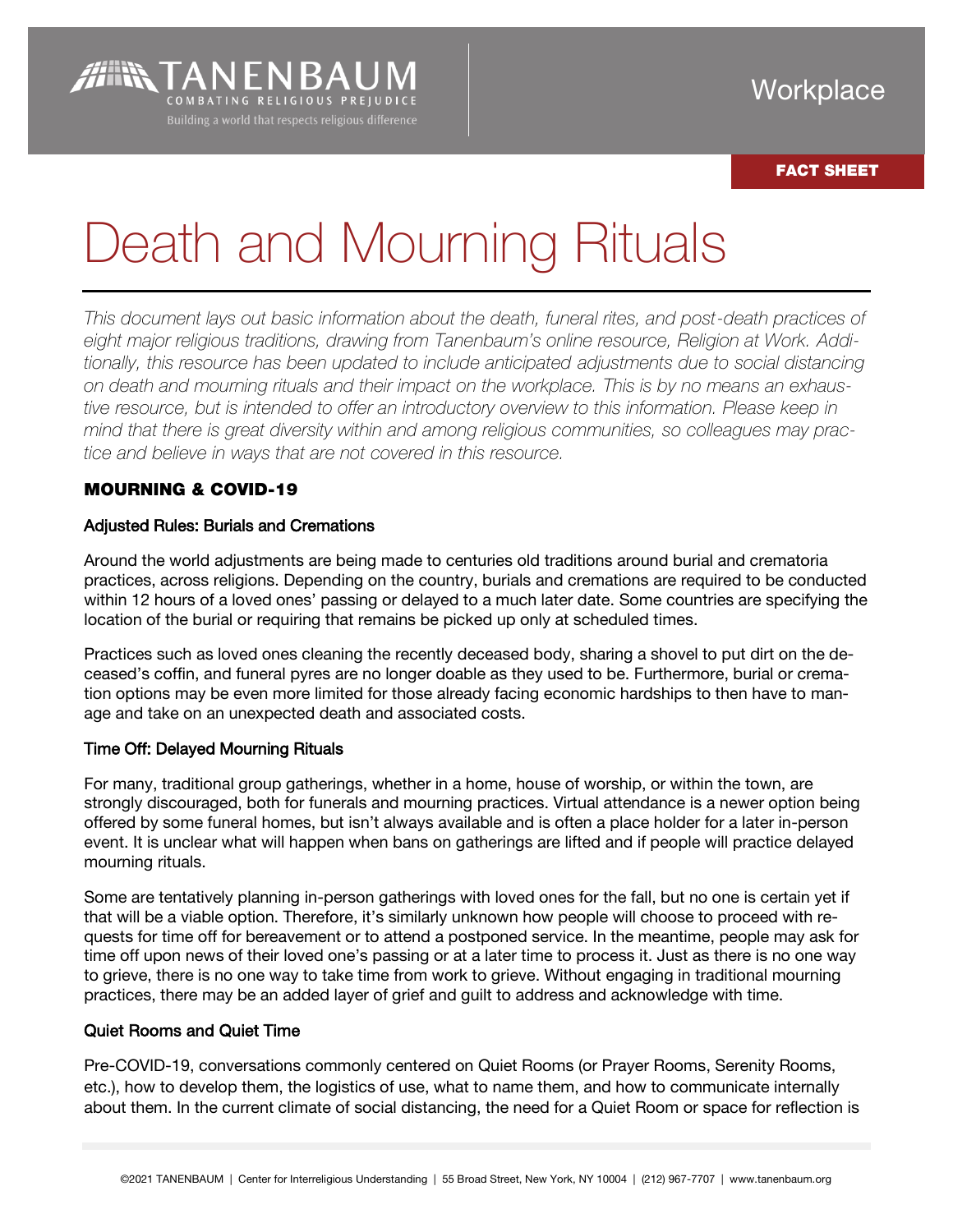no less important. For some, it may even be more important for those employees who are essential workers, or who have or are returning to the physical workplace.

While many employees may continue to work remotely, others are still based in, or returning to, the office. Therefore, two things need to be done to adapt. One, if any staff is present in buildings with Quiet Rooms, guidelines for their use need to be updated to reflect local COVID-19 precautions. Two, for remote staff, consider providing a structure for employees to take the space or time needed in their days for reflection or prayer.

### *Use of Quiet Rooms*

For use of currently existing Quiet Rooms, there are a number of factors to consider. There may be an increased interest in use, concerns around sharing the space, and need for an even clearer scheduling process. To prepare for these anticipated adjustments, Tanenbaum recommends convening a conversation with HR, facilities, and the DEI team to address logistical updates for use of Quiet Rooms in each location to maintain adherence to local social distancing guidelines. This conversation should include what the maximum number of people can safely be at one time, plans to put hand sanitizer and cleaning wipes in all rooms, and, if the space has been used for group prayer or group studies, that alternative options for gathering "spaces" are considered and provided.

Updating the scheduling system for use of the room may include adding in time between each use of the space to allow for cleaning as well as extending when the Quiet Rooms are open to accommodate flexible scheduling and use of the building. If the scheduling system isn't already via an automated calendar, perhaps now is the time to update the approach. This will limit the potential times for interactivity between employees trying to use the space when others are already in the Quiet Rooms.

Once all adjustments are made, it is important to communicate these changes to all employees. Some may be newly aware of the Quiet Rooms or personally identified a new need for using the Quiet Room, others may be new to the company, and all can benefit from knowing the new approach to use of the spaces.

## *Incorporating Reflective Time*

For companies who remain remote for the time being, there are still opportunities to support employees through recognized and dedicated Reflection Times. This virtual space or time set aside for reflection or prayer can be a powerful tool in supporting colleagues while individuals are dealing with so much at once. Just as use of the physical Quiet Room may be used as a means of reflection, prayer, or quiet time, this virtual iteration of a Quiet Room can be engaged with in similarly ways. Perhaps it is a more informal resource for employees, but the act of creating "space" or time as an opportunity for people to reflect, pray, breathe, etc. sends a powerful message about the support a company is willing to give their staff.

As with Quiet Rooms, there are different approaches that can be taken to virtual Quiet Time. It can be a formalized time that is set aside for all employees at the start of each day, the time can be personalized for when needed and used as a separate time off for shorter periods during the workday, or it can be more of a symbolic gesture with a message from a manager or C-suite professional supporting time to breathe, reflect, or pray.

However Quiet Time is approached, what's most important is the communication about this new policy (or extension of an existing policy) or approach. Quiet Time can be an intentional support to all employees no matter what or who they are grieving, to make space for everyone in getting through COVID-19, and as a means to support one another respectfully and virtually.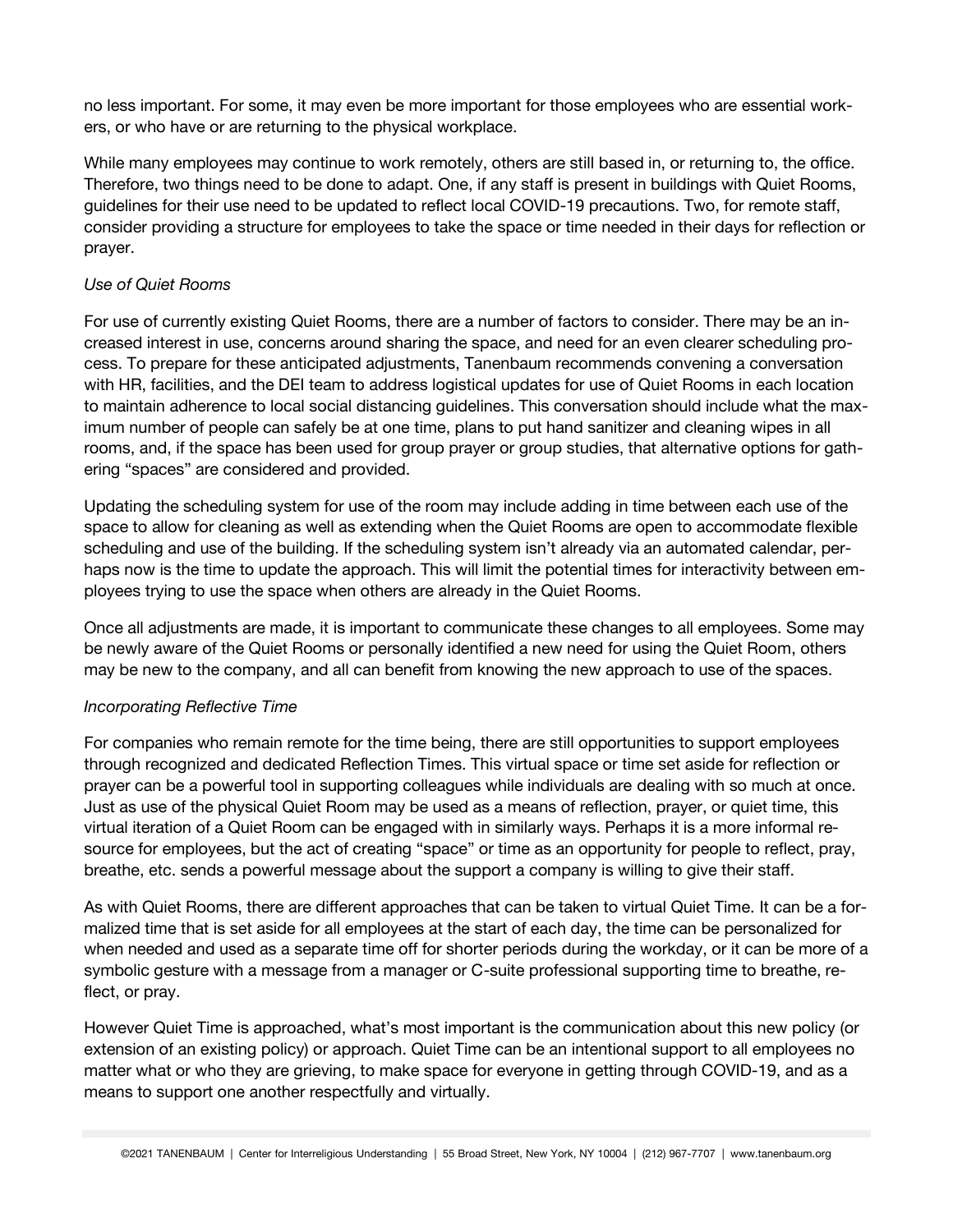# DEATH & MOURNING RITUALS

With additional information and knowledge comes opportunities for more informed decisions, policies, and communications. Therefore, this section provides introductory information about the death and mourning rituals traditionally associated with a number of religions. Each individual may observe death and mourning rituals in their own unique way, particularly since the impact of COVID-19. However, the information in this section can provide a foundational level of knowledge from which to begin respectful conversations with colleagues.

## Afro-Caribbean

**Death:** Given the importance of extended family and faith communities, an Afro-Caribbean individual is likely to receive a large number of visitors near the end of life. If an Afro-Caribbean employee has an extended family member who is sick or nearing death, they may request time off to visit their loved one. Some employees may also need to travel to the Caribbean to attend a loved one's funeral. In some Afro-Christian churches, this can include a wake lasting three or more days in addition to the funeral itself. Many families will delay a funeral for as long as two weeks to allow relatives to come from other countries. Afro-Caribbean employees may therefore need to take off about a week of work when a loved one has passed away.

**Funeral Rites and Post Death Practices:** There are extensive rituals in Afro-Caribbean religions surrounding death, many of which are not shared openly. One example of a private practice that has been made public is the Haitian Vodoun death ritual. Practitioners of Haitian Vodoun believe that the dead body can be separated from the various spiritual entities that animate it. Haitian Vodoun teaches that each human has both a *gwo bonanj* (big guardian angel) and a *lwa* (spirit). Shortly after death, the gwo bonanj must be removed from the person through the death ritual. During this ritual, the dead also speak to the living through spirit possession. The spirits of deceased ancestors often inquire about living family members, and raise problems that they are able to observe within the community.

This is only one of the many rituals that may take place post death. Many are unknown to those who are not initiates of the particular tradition.

## Buddhism

**Death:** Buddhists believe that when one is nearing death, health care workers and companions should focus on helping the patient maintain a calm and peaceful mind, as this is crucial to their well-being and spiritual future. Many different practices, predominantly meditations, are employed to achieve this goal.

Buddhists also prefer to die at home, or at least in familiar surroundings, as what is familiar is likely to make them feel more comfortable. If someone has to die elsewhere, however, it's possible to make this environment more pleasing by bringing in photographs of loved ones, plants, flowers, music, and even homecooked meals.

**Funeral Rites and Post Death Practices:** Funerary and mourning practices differ from one geographic region to the next, but they all have certain elements in common. The intercession of prayer, for example, is thought to be extremely important in influencing the form of the deceased's rebirth. Buddhists place a heavy emphasis on prayer for the deceased, and prayer cycles after a death may last anywhere from 3 to 100 days. The funeral rites, regardless of the country in which they are performed, are often elaborate, as death is the final and most significant rite of passage for the Buddhist.

The chanting of monks and nuns is also particularly powerful for a favorable rebirth, and their presence is considered beneficial at funerals (whether it is essential varies with tradition). Most (though not all) Buddhists are cremated, following the example of the Buddha.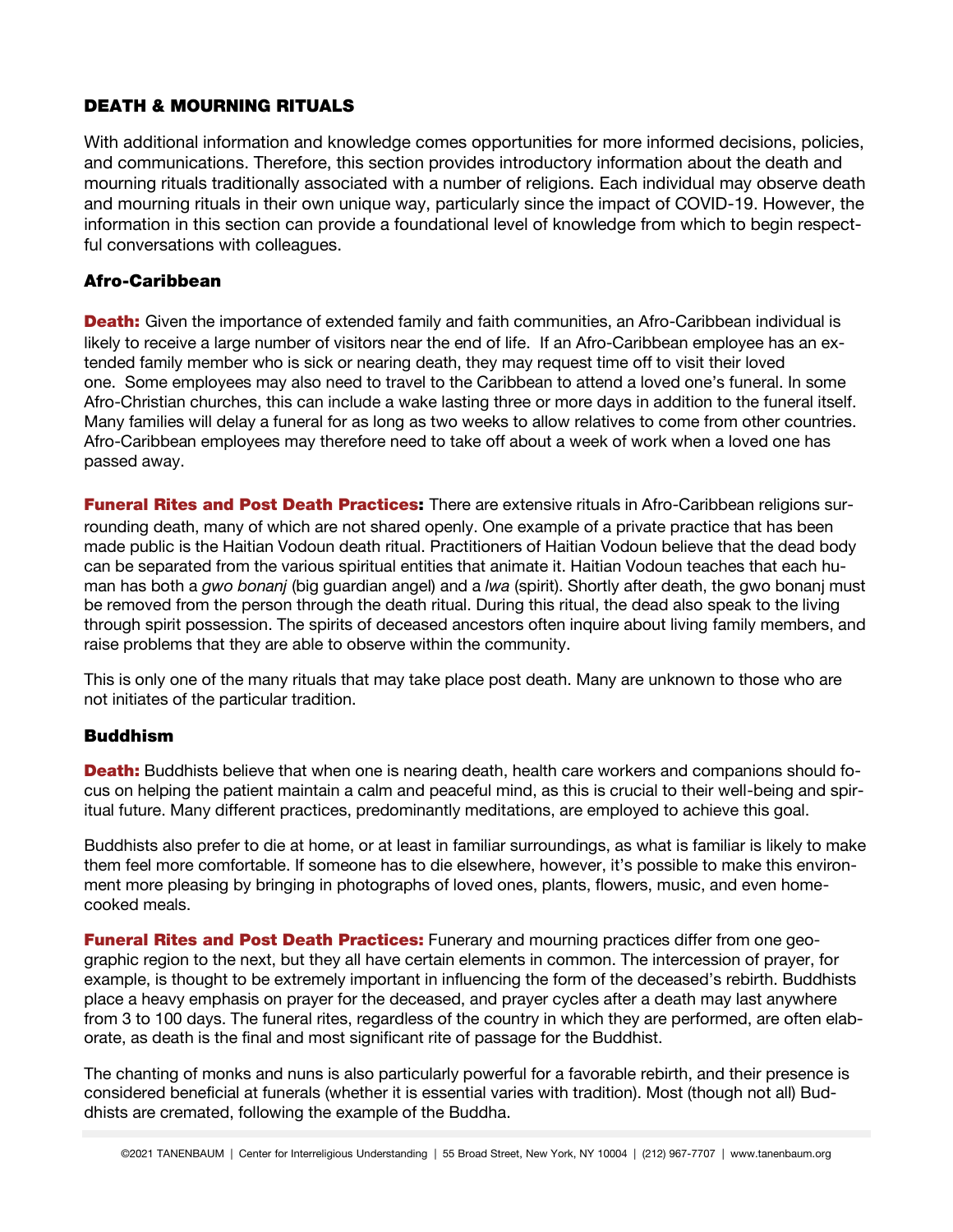Upon hearing of the death of a Buddhist associate, it's usually proper to wait to contact the family until the funeral. Visits to the home of the bereaved are not suggested until after the funeral. It is, however, appropriate to send cards or flowers to the funeral or a gift to a charity designated by the deceased or family of the deceased. It is not advisable to send food. At a Buddhist viewing, or open casket, it's appropriate for guests to view the body silently for a few moments and bow slightly. There may also be a specific ritual connected with the viewing, such as pouring water over the head of the deceased. In this case, you may simply follow suit if desired. No standard exists for how long it will take the bereaved to return to a usual work schedule. It's typical to take three months before returning to a full social schedule.

## **Christianity**

**Death:** Many Christian individuals and denominations view death, and the passage of the soul or spirit beyond this life, as one of the most important events of religious significance. Each denomination places a different emphasis on illness. In many Christian denominations, a church official performs a ritual before, during, and after the immediate death of an adherent.

**Funeral Rites and Post Death Practices:** Christians place particular emphasis on the assurance of resurrection and eternal life, and this shapes the fundamental Christian perspective on death. At funerals, themes of sorrow and rejoicing often stand side by side. Traditionally, Christians bury their dead as a sign of returning back to the earth after death and in hope of a final resurrection. Eastern Orthodoxy requires burial. It is common among many Christians to bury their dead in consecrated soil, often next to generations of their family. Some denominations may allow cremation if this was the wish of the deceased.

Funeral rites vary among Christian denominations. The main rites of the funeral for most Protestant denominations may be observed in a church, in a funeral home, during a graveside service, in the home of the deceased, or in a large auditorium if for a public figure. The body may or may not be present, and generally a minister performs the service with music, readings from the Bible, prayer, and remarks. The funeral rites for Catholics and Eastern Orthodox are more elaborate. For these denominations, the standard liturgy for burial or funeral mass is held at church. It is common across many Christian denominations to hold memorial services after the funeral and on annual anniversaries of the death.

Upon hearing of the death of a Christian associate, it's appropriate to contact the family either before or after the funeral. If you wish to send a gift, it's traditional to send flowers to the funeral home before the funeral or to bring food to the home after. Though Christians of many denominations allow the opportunity for guests to view the body of the deceased before the funeral, this may be reserved for immediate family. An obituary or notice about the deceased will likely share details of what is appropriate for friends and colleagues to attend. The immediate family of a recently deceased loved one may choose to take some time off (days or weeks) and may avoid social gatherings for an indeterminate amount of time.

## Hinduism

**Death:** Hindus generally prefer to die at home surrounded by their family instead of in a hospital. The main goal for Hindus is to approach death with God's name on their lips, or sipping sacred water. For this reason, many Hindus in India make a journey to the sacred water of the Ganges River to die there. It's believed that your last thoughts will influence your next life.

The Hindu death ritual involves the chanting of mantras. If a dying person is in a coma or incapable of chanting a mantra, a family member generally is called upon to repeat it in the patient's ear. A Hindu generally is cremated or buried within 24 hours of death.

**Funeral Rites and Post-Death Practices:** In Hindu tradition, ordinary men are cremated and holy men or children are buried. Cremation is only required for those who need purification at death to release the soul from the body through the sacrificial fire. Those who have already transcended this need, such as swamis or gurus, or those children who die at a very early age, may be buried.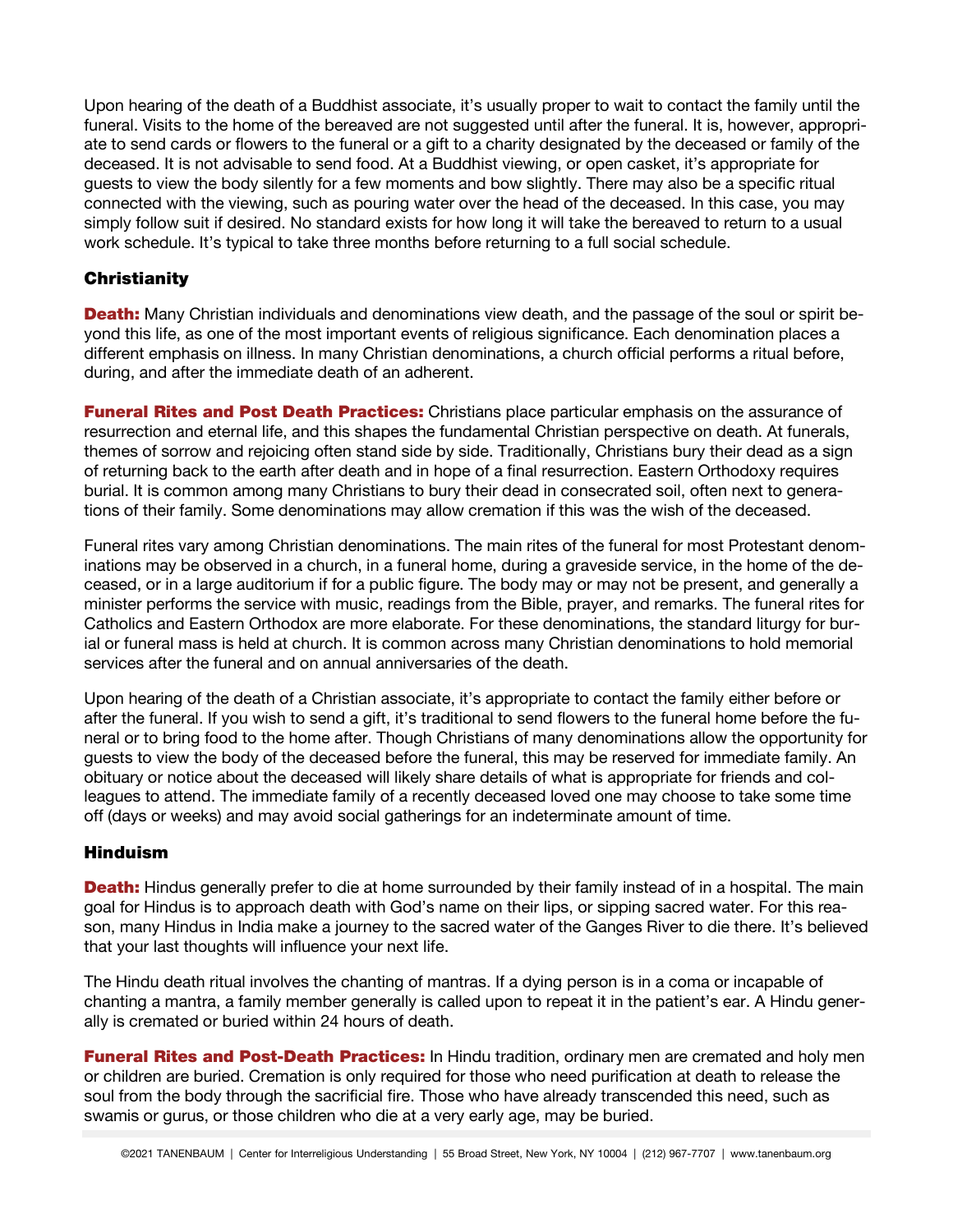Varying practices for funeral rites exist, but they share a twofold purpose. First, the rites enable the departing spirit to leave this world and attain the status of an ancestor so that it doesn't remain as a ghost but is able to move on to its next destination. Second, the rites counteract the pollution or impurities released at death, which affect members of the family of the deceased.

The funeral rites for those being cremated generally involve a procession to the crematorium led by a chief mourner, preferably the eldest son, carrying a torch. The procession loudly chants the name of God, Ram. Just before the body of the deceased is committed to the fire, the funeral procession circles the bier. The chief functionary at the funeral is usually the deceased's eldest son, though a funeral priest may help officiate. He lights the funeral pyre, and when the skull becomes red hot, he cracks it with a stick. To die and be cremated at the Ganges River, or at least to have one's ashes brought there after death and thrown into the sacred waters, is a special tradition.

After cremation, a period of 10 to 30 days of ritual restrictions begins for the relatives of the deceased, at the end of which offerings of milk and balls of rice or barley are made. The offerings are made at ceremonies called *shraddha*. The purpose of the shraddha is to help the departing spirit acquire a new spiritual body with which it can pass on. Depending on when the bereaved family performs the shraddha ceremony, a mourner generally returns to a normal work schedule within 10 to 30 days.

Upon hearing of the death of a Hindu, it's appropriate to telephone or visit the bereaved. Flowers may be personally brought to the home. It's generally not appropriate to bring or send food. If attending a Hindu funeral, it's important to wear white; black is inappropriate. Visiting the bereaved is best done after the funeral and, unlike before the funeral, it's customary to bring fruit to the home. Most Hindus are cremated with an open-casket viewing beforehand. Any guests are expected to view the deceased.

#### Islam

**Death:** Muslims who are dying are encouraged to be aware of their impending death as part of the natural order of things, to repent, and to perform the ritual washing of the hands if possible. The drawing up of a will is also considered an important act because it is an obvious recognition of one's dying.

Companionship for the dying is also extremely important for Muslims. Family and friends don't leave the dying person alone in the last hours. Friends and relatives remind the dying person of all the good Allah has allowed them to experience, pray for them, and comfort them. Muslims are supposed to leave the world thankful.

The Islamic creed (the *shahada*) is generally to be recited into the dying person's ear, and the dying should repeat it, if possible. The creed is said nevertheless to help the dying remember it and other fundamentals of Islam on their journey into the afterlife, which holds in store for Muslims a test of faith. At the onset of death, a Qur'anic surah (usually chapter 36) is recited. Because death is viewed as natural, unnatural deaths, such as suicide, are thought to bear horrible consequences in the afterlife.

**Funeral Rites and Post Death Practices:** Muslims are to be buried as soon as possible after death, before nightfall on the day of death if possible, so notice of the death must be prompt. The responsibility for preparing the body for burial usually falls on friends or relatives.

The death or funeral service is then held in any clean space and sometimes in a mosque. The service begins with the funeral or death prayer, which is pronounced in Arabic by a relative of the deceased or by an imam. The person reciting it steps behind the deceased facing Mecca. The deceased, too, should face Mecca. The mourning community stands behind the prayer leader in rows of three. They repeat a brief confession of Allah's supremacy, punctuated by other blessings, petitions, and prayers. The prayer concludes with a peace greeting by the imam and all turn to the right and then the left.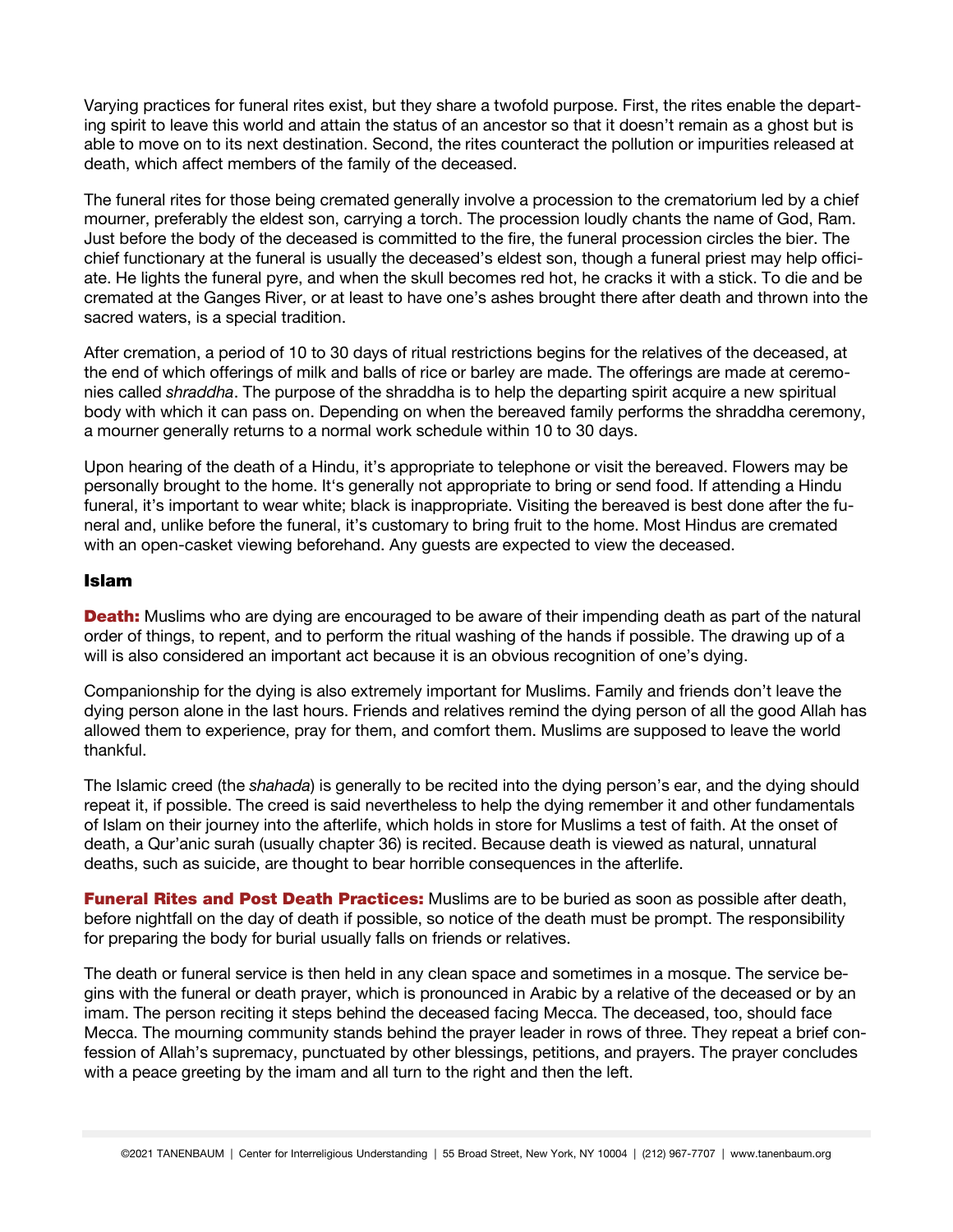As many bearers as possible then carry the corpse to the grave, and they all take turns honoring the dead by reciting the attestation of faith. After this, the body is immediately buried. A casket is not generally used, and the grave marker is a simple stone framing or pillar. The grave allows the deceased to face Mecca. Muslims, because of this, may have their own burial sections in cemeteries.

Women and men both participate in funeral rites in Iran, Africa, and Southeast Asia. In Arabia and South Asia, however, it's thought to be only the man's duty to bury the dead. Women in these regions are thus not allowed to take part either in the funeral ceremony or to visit the grave.

Mourning is also regulated in Islam. Visits to the grave are a reminder of one's own mortality and death rather than the occasion to mourn or intercede for those already dead. God's judgment is emphasized, so no intercession can be made for the dead. Wailing or any similar kind of loud lamentation is discouraged in traditional practice, though traditions vary from region to region. Mainstream Islam states that mourning should be limited to three days, or four months and ten days for a widow.

If you want to send a gift to a bereaved Muslim employee, either flowers or an assortment of food may be sent to the home. It's generally a good idea to make sure the food conforms to the Islamic dietary laws to avoid any possible offense being taken. Bakery goods, fruits, or salads are suggested. If attending a funeral, it's best to dress conservatively. Avoid open display of other religious symbols or showy jewelry. Muslim funerary services are brief and simple and don't incorporate a "viewing" of the deceased.

#### Judaism

**Death:** In keeping with the teachings on the value of life in Judaism, Jews are not permitted to do anything that may hasten death, not even to prevent suffering.

In Judaism, death is not a tragedy, even when it occurs early in life or through unfortunate circumstances. Death is a natural process. Like life, death has meaning and is part of G-d's plan. In addition, some Jewish traditions espouse belief in an afterlife, a world to come (not necessarily synonymous with traditional ideas of "heaven") where those who have lived a worthy life are rewarded.

**Funeral Rites and Post-Death Practices:** Funeral and mourning practices in Judaism are extensive and have two purposes: to show respect for the dead and to comfort the living.

After a person dies, the eyes are closed (preferably by one of the children), the body may be laid on the floor and covered, candles may be lit next to the body, and a window may be opened for the soul to escape. Burial takes place as quickly as possible (traditionally within 24 hours) but not on the Sabbath or High Holy days. The body is not to be left alone until after burial as a sign of respect, though gathering around the corpse is not recommended. The people who sit with the dead body are called the "guards" or "keepers" (*shomer*). Psalms or prayer might be recited until the funeral begins.

When a close relative (parent, sibling, spouse, or child) first hears of the death of a relative, it's traditional to express initial grief by tearing one's clothing. The tear is made over the heart if the deceased is a parent or over the right side of the chest for other relatives. Today, many tear a black ribbon pinned onto their jacket instead of their clothing. The mourner recites the *kaddish*, a blessing describing G-d as "the true Judge."

In preparation for the burial, the body is thoroughly cleaned and wrapped in a simple, plain linen shroud. A man may also be wrapped in his *tallit* (prayer shawl), with the corner fringes removed. Jewish tradition states that both the dress of the body and the coffin should be simple so that a poor person would not receive less honor in death than a rich person. No cosmetics are to be applied either.

Traditionally, the body must not be cremated, though the Reform movement sometimes permits it. Generally, the corpse must be buried in the earth. If a coffin is used, it must have holes drilled in it so the body comes in contact with the earth.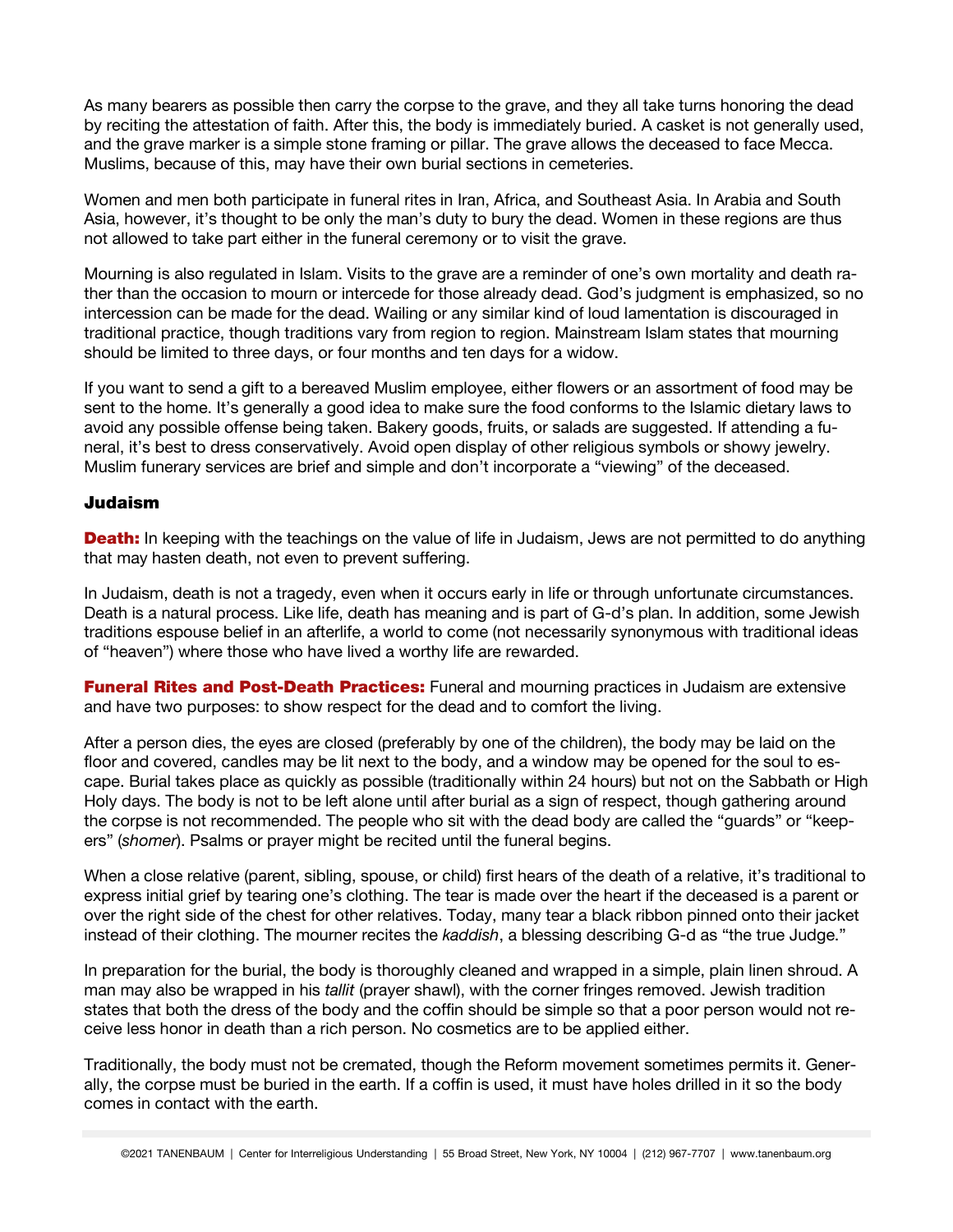The Jewish funeral is either held at the graveside, synagogue, or funeral home. The immediate family and friends generally have the responsibility of carrying the casket and helping to lower it into the ground. The simplest funerals consist only of prayers for mourners (kaddish), led by the officiating rabbi. The more traditional service includes each member of the immediate family in turn shoveling a spadeful of earth onto the casket. The immediate family then passes by two lines of relatives and friends, and the focus of the funeral turns briefly from the deceased onto them. Those present may then shovel if desired. If so, the traditional practice is to lay the shovel on the ground to pass it from one person to the next and not to pass it directly.

No music or flowers are used at traditional Jewish funerals. The corpse is never displayed at funerals either, as Jewish law forbids open-casket ceremonies. Autopsies, in general, are discouraged as desecration of the body. They are permitted, however, where it may save a life or where local law requires it. When autopsies must be performed, they should be minimally intrusive.

Jewish mourning practices are an integral part of post-death practice. They can be broken into several periods of decreasing intensity. These mourning periods allow the full expression of grief, while discouraging excesses of grief and allowing the mourner to gradually return to a normal life.

The next period of mourning is known as *shiva* (Hebrew for "seven," because it lasts seven days). Observant Jews will sit *shiva* for the full seven days, though less observant Jews may do so for a shorter period of time. During shiva, the community takes care of the mourners' needs. Visitors buy food and honor the dead with gifts to charity.

Parents, children, spouses, and siblings of the deceased observe shiva, preferably all together in the deceased's home. One "sits shiva" for seven days, beginning with the day of burial. During the seven days, mourners sit on low stools or the floor instead of chairs, and they do not wear leather shoes, shave or cut their hair, wear cosmetics, work, and do things for comfort or pleasure such as bathe, have sex, put on fresh clothing, or study Torah (except for Torah passages related to mourning and grief). Mourners wear the clothes that they tore when they learned of the death or at the funeral, and mirrors in the house are covered. Prayer services are held where the shiva is held, with friends, neighbors, and relatives making up the prayer group.

It's a gesture of kindness to visit the mourners during shiva. The most important thing to do when paying a "shiva call" is to simply be present and allow mourners to share their grief. This is the time for mourners to mourn, and it is not suggested that visitors try to cheer them up. Condolences, such as "I'm sorry for your loss," may be offered while waiting for a mourner to initiate conversation. When in the company of a mourner, grief should not be expressed with platitudes. The full expression of grief is the primary purpose of the mourning period.

The next period of mourning is known as *shloshim* ("30," because it lasts until the thirtieth day after burial). During this period, the mourners gradually resume their ordinary activities. They still refrain, however, from parties or celebrations, shaving or cutting their hair, and listening to music.

The final period of formal mourning is *avelut*, which is observed only for a parent or a child. This period lasts for 12 months after the burial. During this period, mourners avoid parties, celebrations, the theater, and concerts. For 11 months of that period, starting at the time of burial, the son of the deceased recites the mourner's prayer every day. For some stricter sects of Judaism, and depending on personal or familial practices, if there is no son of the deceased, then the prayer does not need to be recited by anyone. However, for some people the mourner's prayer will then be recited by daughters or other loved ones.

After this final period is complete, the family of the deceased is not permitted to continue formal mourning; however, a few continuing acknowledgments of the deceased occur. Every year, family members observe the anniversary of the death. On the anniversary, sons recite the mourner's prayer and perform a blessing of the Torah reading, in the synagogue if possible. Other close family members may also light a candle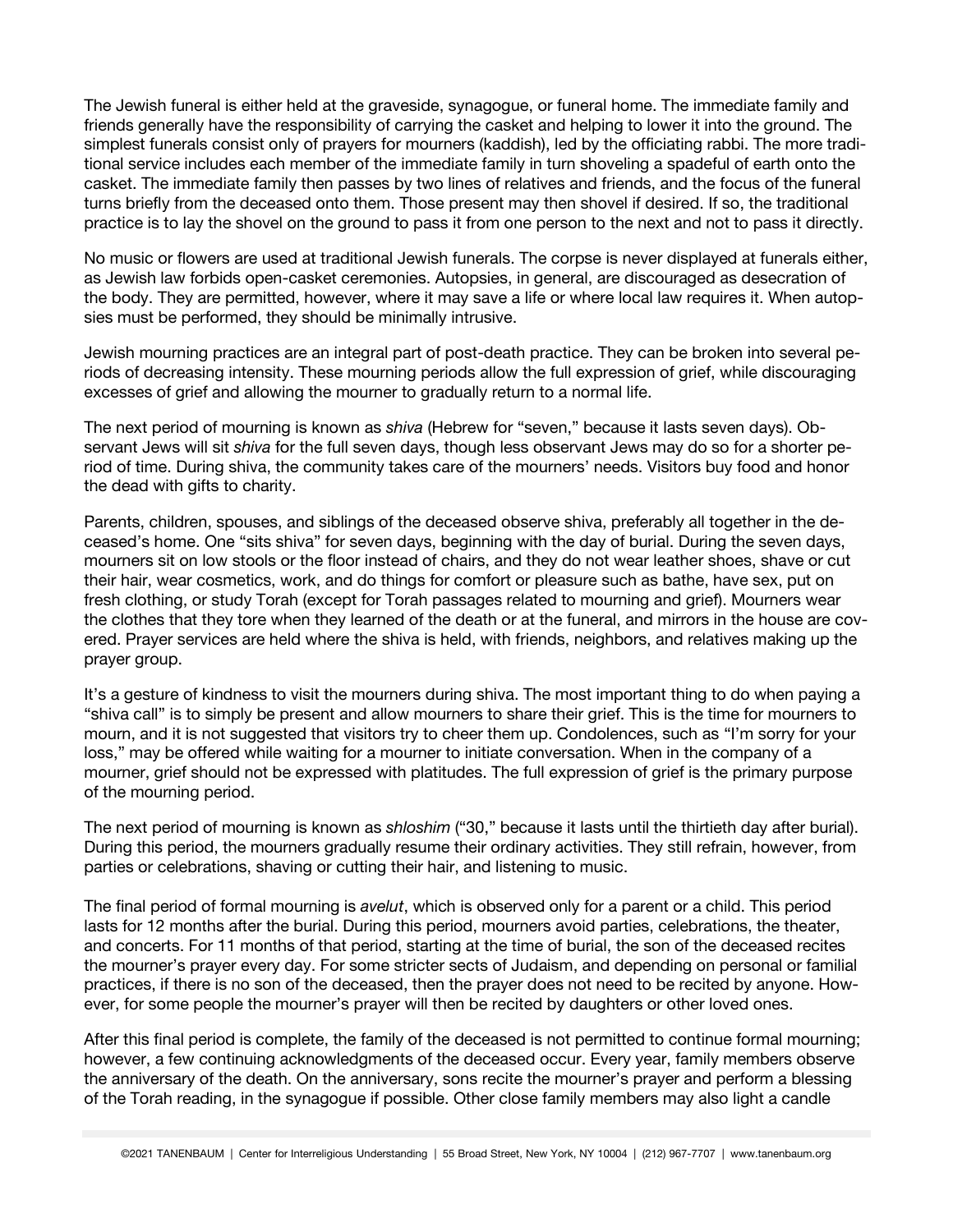and/or recite the mourner's prayer in the synagogue in remembrance of the deceased on certain traditional Jewish holidays.

A mourner usually requires one week before returning to a normal work schedule and at least 30 days before returning to a normal social schedule (depending on the relationship of the mourner to the deceased). It's important to be sensitive to the mourners who follow traditional practice, attend synagogue services daily, and recite the mourner's prayer for the deceased for this extended period of time. For the death of a child or a parent, the bereaved may mourn every day in synagogue for 12 months. Other family members mourn for 30 days.

### Sikhism

**Death:** It is customary for a large number of relatives and close friends to visit if death is imminent, because visiting the sick is a Sikh duty.

Most severely ill Sikhs will also be visited by a *granthi*, a ceremonial reader of the Guru Granth Sahib. The granthi will read from the scripture and pray with the patient to spiritually prepare him/her for death. Visitors may wish to place written hymns or prayers beside the patient. Traditionally, Sikhs wish to die with the name of Wehaguru whispered in their ears.

Sikhism teaches that the soul has departed and the flesh is empty when neither the heartbeat nor breathing can be restored; most Sikhs accept brain death as the departure of the soul from the body.

**Funeral Rites and Post-Death Practices:** Birth and death are related in Sikhism, each a part of the cycle of life, which is but a path toward the ultimate goal of unity with God. Sikhs believe in reincarnation and mourning is therefore discouraged. Acts like lighting candles or erecting monuments for the deceased are especially frowned upon.

Funerary rites are carried out in two parts.

The first is the cremation. All Sikhs are cremated, usually within 24 hours of death. The body is washed and dressed and the "five Ks" worn. The Five Ks are physical symbols worn by Sikhs to indicate their dedication to their faith. They are: kesh (uncut hair), kara (a steel bracelet), kanga (a wooden comb), kaccha (cotton underwear), and kirpan (a small ceremonial sword). Just before the cremation, a prayer is offered and a short speech about the deceased may be made. After cremation, the ashes are collected and are deposited in a river or sea. Some families living outside India may wish to take the ashes to Punjab, birthplace of Sikhism. There may also be ceremonies at the gurdwara both before and after the cremation.

The second part of the funeral ceremony is the *Antim Ardas*, which includes a complete reading of Guru Granth Sahib either at home or in a Gurdwara; this typically takes place within 10 days of death. The reading is meant to provide support and consolation to family and friends. Generally, all the relatives and friends of the family gather together for the ceremony on the completion of the reading. Hymns are sung and special prayer recited. After the final prayer, there is a random reading of a portion of the Guru Granth Sahib and Karah Parshad is distributed to the attendees. Food from the langar may also be served.

While there isn't an emphasis on mourning rituals beyond the funeral in Sikhism, some Sikh employees may choose to take time off of their work and social schedule.

### **Wicca**

**Death:** Wiccans usually view death as a natural part of life. Wiccans try to visit and talk to members of their coven who are known to be dying; Wiccan employees may therefore request time off from work to